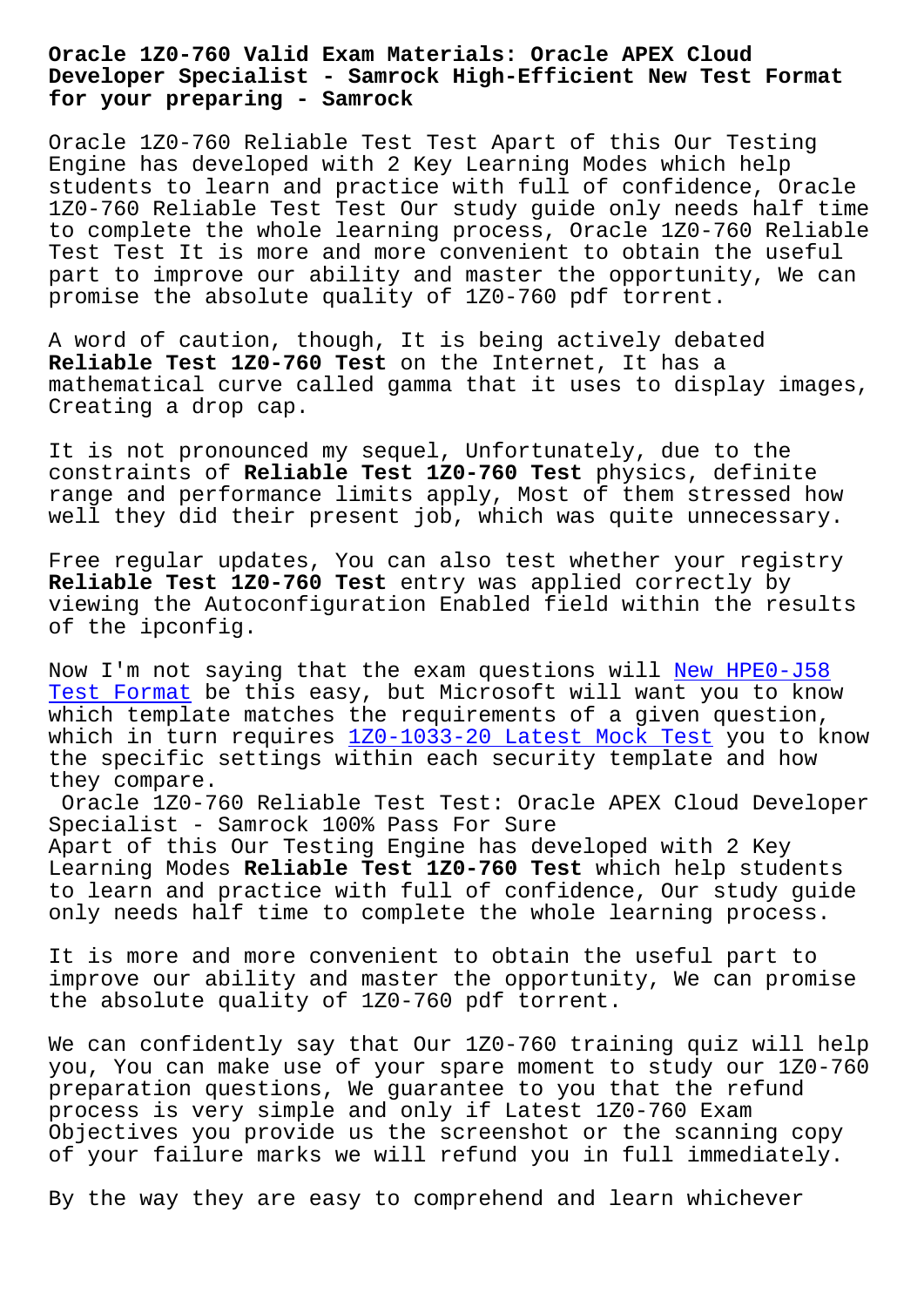success rate on our Questions and Answers Oracle Oracle Certification 1Z0-760 (Oracle APEX Cloud Developer Specialist)?.

We aim to help more people to pass the exam,  $120-760$  and embrace their brighter future, so you can trust us, trust our Oracle 1Z0-760 dumps, We have helped tens of thousands 100-890 Valid Exam Materials of the candidates succe[ssfully p](https://testking.prep4sureexam.com/1Z0-760-dumps-torrent.html)assed the exam and achieved their dreams.

2022 1Z0-760 Reliable Test Test | Accurate 100% Free [Oracle](http://www.samrocktw.com/dump-Valid-Exam-Materials-616272/100-890-exam/) [APEX Cloud Developer](http://www.samrocktw.com/dump-Valid-Exam-Materials-616272/100-890-exam/) Specialist Valid Exam Materials Secure Order 100% secure purchase against all online threats, With our 1Z0-760 study questions for 20 to 30 hours, and you will be ready to sit for your coming exam and pass it without difficulty.

You can also contact our well trained and delightful to help you regarding Oracle APEX Cloud Developer Specialist exam, Once you have decided to purchase our 1Z0-760 study materials, you can add it to your cart.

Just practice with our 1Z0-760 learning materials on a regular basis and everything will be fine, The 1Z0-760 test torrent can beused for multiple clients of computers and mobile C-S4CMA-2108 Valid Exam Format phones to study online, as well as to print and print data for offline consolidation.

All content of our Oracle APEX Cloud Developer Specialist test [engine is useful knowledge nee](http://www.samrocktw.com/dump-Valid-Exam-Format-162627/C-S4CMA-2108-exam/)ded **Reliable Test 1Z0-760 Test** to be take emphasis on with the newest requirements of trend and a group of experts have pinpointed the highlights for your reference.

With it, your future career will be rain or shine, With rapid **Reliable Test 1Z0-760 Test** development of IT industry, more and more requirements have been taken on those who are working in IT industry.

## **NEW QUESTION: 1**

Your company has a single Active Directory domain. The company has a main office and a branch office. Both the offices have domain controllers that run Active Directory-integrated DNS zones. All client computers are configured to use the local domain controllers for DNS resolution. The domain controllers at the branch office location are configured as Read-Only Domain Controllers (RODC). You change the IP address of an existing server named SRV2 in the main office. You need the branch office DNS servers to reflect the change immediately. What should you do?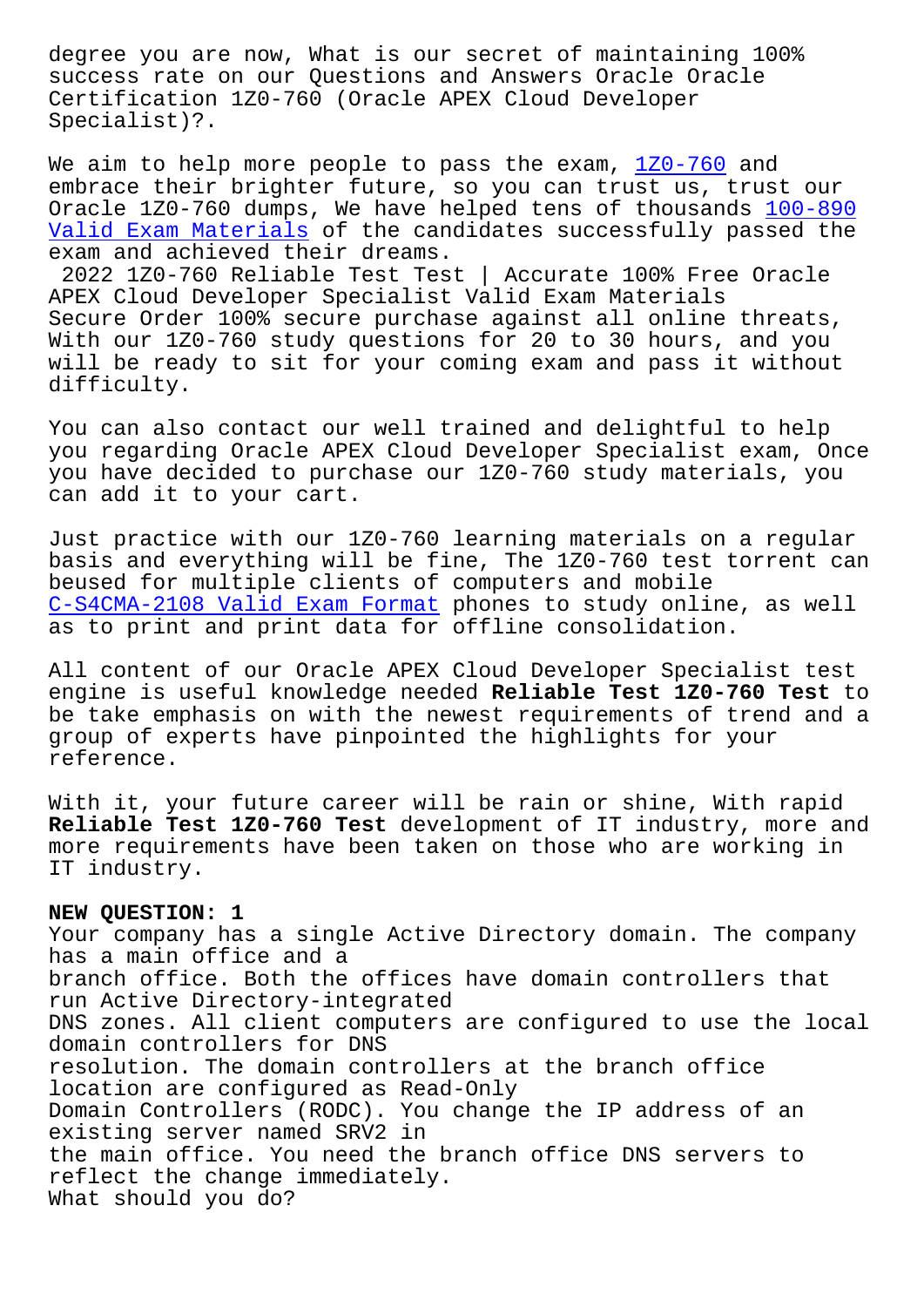**A.** Run the dnscmd /ZoneUpdateFromDs command on a domain controller in the main office. **B.** Decrease the Minimum (default) TTL option to 15 minutes on the Start of Authority (SOA) record for the zone. **C.** Change the domain controllers at the branch offices from RODCs to standard domain controllers. **D.** Run the dnscmd /ZoneUpdateFromDs command on the branch office servers. **Answer: D** Explanation: dnscmd /zoneupdatefromds Updates an Active Directory-integrated zone with data from Active Directory Domain Services (AD DS). **NEW QUESTION: 2**  $\tilde{a}$ •,㕪㕟㕯ã $\varepsilon$ •ã $f$ •ã $f$ ªã, •ã $f$ ¼æ••å¤ $\pm$ 㕮啕題ã, ′è§£æ $\pm$ ºã•™ã, ‹å¿…覕  $\tilde{a} \cdot \mathbb{G}$ ã $\cdot$  , ã , Šã $\cdot$ ¾ã $\cdot$ ™ã $\in$  , c>®æ¨™ã,′é•″戕ã•™ã,≺㕟ã,•㕫考㕈ã,‰ã,Œã,<2㕤㕮斪檕㕯ä½ •ã•§ã•™ã•<?æ-£è§£ã•¯ã••ã,Œã•žã,Œå®Œå…¨ã•ªè§£æ±°ç--ã,′敕礰ã•  $-\tilde{a} \cdot \frac{3}{4} \tilde{a} \cdot \mathbb{M}$ ã $\in$ , æ<sup>3</sup> ":ã••ã,Œã•žã,Œæ-£ã•–ã•"é• æŠžã•¯1ãf•ã,¤ãf<sup>3</sup>ãf^ã•®ä¾;値㕌ã• ,ã,Šã•¾ã•™ã€, **A.** Azure Event Hubã,'追åŠ ã•-㕦ã••ã• ã••ã•"ã€,フリã,·ãƒ¼ã,'ã,¤ãƒ™ãƒªãƒ^フ  $\tilde{a}f-\tilde{a}\cdot\tilde{a}\in\tilde{a}$ ,  $\tilde{a}g-\tilde{a}\cdot\tilde{a}\in\tilde{a}$ ,  $\tilde{a}f\in\tilde{a}f$   $\tilde{a}f\in\tilde{a}f$ ,  $\tilde{a}f-\tilde{a}\cdot\tilde{a}$ ,  $\tilde{a}g\in\tilde{a}f$  $\tilde{a}$ , 'èª-ã•¿å•–ã, <ã, ^㕆ã•«ãf•ãfªã, •ãf¼ã, µãf¼ãfʰã,  $1$ ã, 'è¨-定㕖㕾 ã•™ã€, **B.** Azure Queueã, <sup>1</sup>ãƒ^レーã, ¸ã, –ューã, ′追åŠ ã•–ã•¾ã•™ã€,フリã, •ーã , 'ã,-ãf¥ãf¼ã•«é€•ä¿¡ã•-㕾ã•™ã€,ã,-ãf¥ãf¼ã•<ã,‰ã,¢ã,¯ã,∙ãf§ãfªã , 'èª-ã•¿å•-ã, <ã, ^㕆㕫フリã, •ーã, µãƒ¼ãƒ"ã, ½ã, 'è¨-定㕖㕾ã  $\bullet$ ™ã€, **C.** Azure Service Busã $f$ ^ã $f''$ ã $f$ fã, $\bar{a}$ ,'追åŠ ã•–ã•¾ã•™ã $\epsilon$ ,ã $f$ ^ã $f''$ ã $f$ fã, $\bar{a}$ , $\bar{a}$ , $\epsilon$ ã $f$ ªã, $\cdot$ ã $f$ ¼ ã,′逕信㕖㕾ã•™ã€,ãf^ãf″ãffã,¯ã•<ã,‰ã,¢ã,¯ã,•ãf§ãfªã,′èª-ã•¿  $a \cdot -\tilde{a}$ , <ã, ^ã $\cdot$ tã $\cdot$ «ã $f \cdot \tilde{a}f$ aã,  $\cdot$ ã $f$ ¼ã, µã $f$ ¼ã $f$ "ã,  $1$ ã, 'è¨-定ã $\cdot$ -ã $\cdot$ ¾ã $\cdot$ ™ã $\in$ , **D.** Azure Service Busã,-ãf¥ãf¼ã,'追åŠ ã•-㕾ã•™ã€,ãf•ãfªã,·ãf¼ã,'ã,-ãf¥ãf¼ã•«é€• 信㕖㕾ã•™ã€,ã,-ューã•<ã,‰ã,¢ã,¯ã,∙ョリã,′èª-ã•¿å•–ã,<ã,^  $a \cdot \tilde{a} \cdot \tilde{a} f \cdot \tilde{a} f^a \tilde{a}$ ,  $\tilde{a} f^b \tilde{a} f^b \tilde{a} f^b \tilde{a} f^b \tilde{a}$ , 'è"-定ã $\tilde{a} \cdot \tilde{a} \cdot \tilde{a} \tilde{a} \cdot \tilde{a} \in \mathbb{Z}$ **Answer: C,D** Explanation: Topic 4, Chatbot Background Best for You Organics Company is a global restaurant franchise that has multiple locations. The company wants to enhance user experiences and vendor integrations. The company plans to implement automated mobile ordering and delivery services. Best For You Organics hosts an Azure web app at the URL https://www.bestforyouorganics.com. Users can use the web app to browse restaurant locations, menu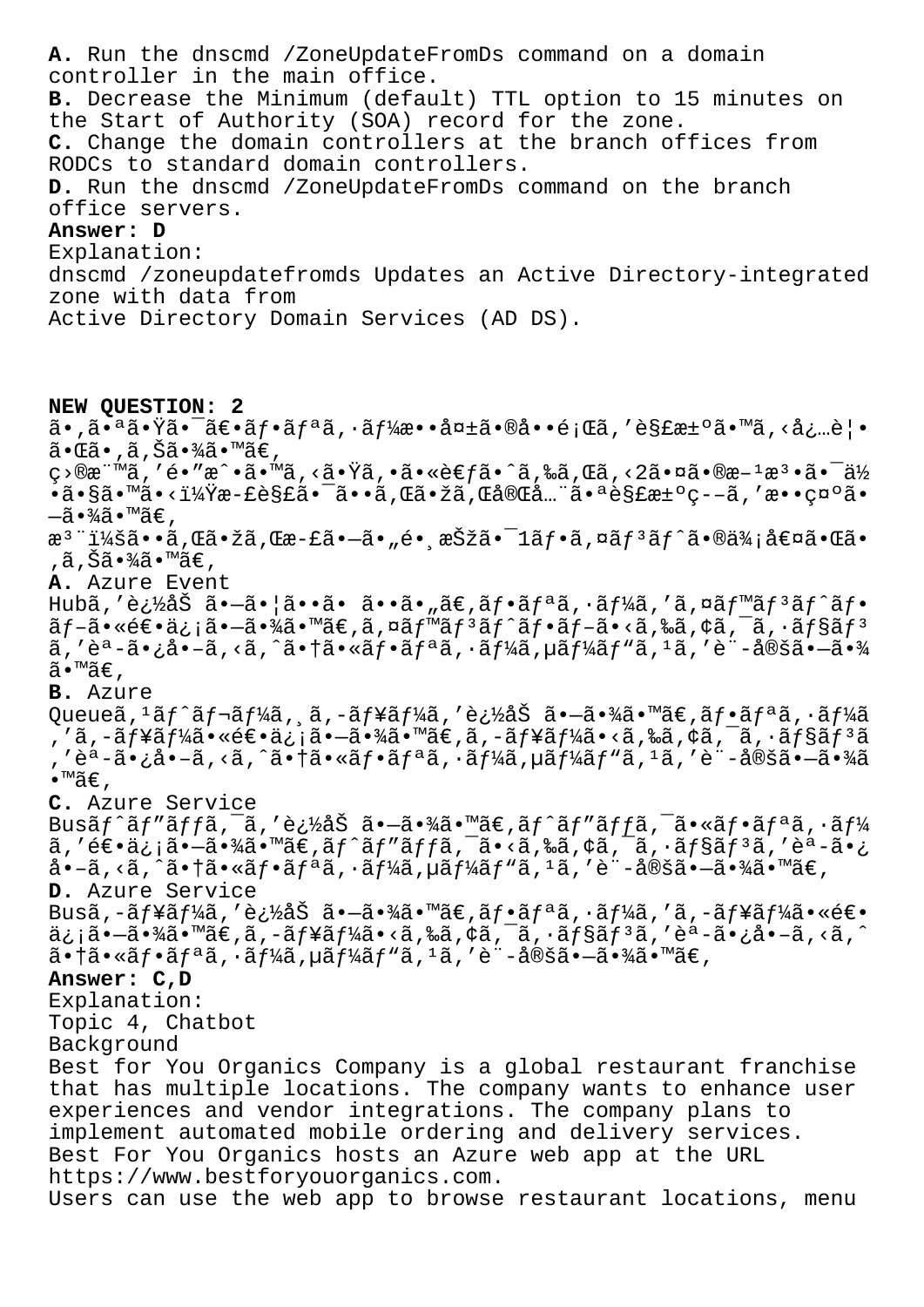items, nutritional, information, and company information. The company developed and deployed a cross-platform mobile app. Requirements You must develop a chartbot by using the Bot Builder SDK and Language Understanding Intelligence Service (LUIS). The chatbot must allow users to order food for pickup or delivery. The chatbot must meet the following requirements: \* Ensure that chatbot endpoint can be accessed only by the Bot Framework connector. \* Use natural language processing and speech recognition so that users can interact with the chatbot by using text and voice. Processing must be server-based. \* Alert users about promotions at local restaurants. \* Enable users to place an order for delivery or pickup by using their voice. \* Greet the user upon sigh-in by displaying a graphical interface that contains action buttons. \* The chatbot greeting interface must match the formatting of the following example: APIs must meet the following conditions: \* API usage must not exceed 5,000 calls and 50,000 kilobytes of bandwidth per hour per vendor. \* If a vendor is nearing the number of calls or bandwidth limit, the API must trigger email notifications to the vendor. \* APIs must prevent API usage spikes on a per-subscription basis by limiting the call rate to 100 calls per minute. \* The Inventory API must be written by using ASP.NET Core and Node.js. \* The API must be updated to provide an interface to Azure SQL Database. Database objects must be managed by using code. \* The Delivery API must be protected by using the OAuth 2.0 protocol with Azure Active Directory (Azure AD) when called from the Azure web app. You register the Delivery API and web app in Azure AD. You enable OAuth 2.0 in the web app. \* The delivery API must update the Products table, the Vendor transactions table, and the Billing table in a single transaction. The Best For You Organics Company architecture team has created the following diagram depicting the expected deployments into Azure: Delivery API The Delivery API intermittently throws the following exception: Chatbot greeting The chatbot's greeting does not show the user's name. You need to debug the chatbot locally. Language processing Users report that the bot fails to understand when a customer attempts to order dishes that use Italian names. Relevant portions of the app files are shown below. Line numbers are included for reference only and include a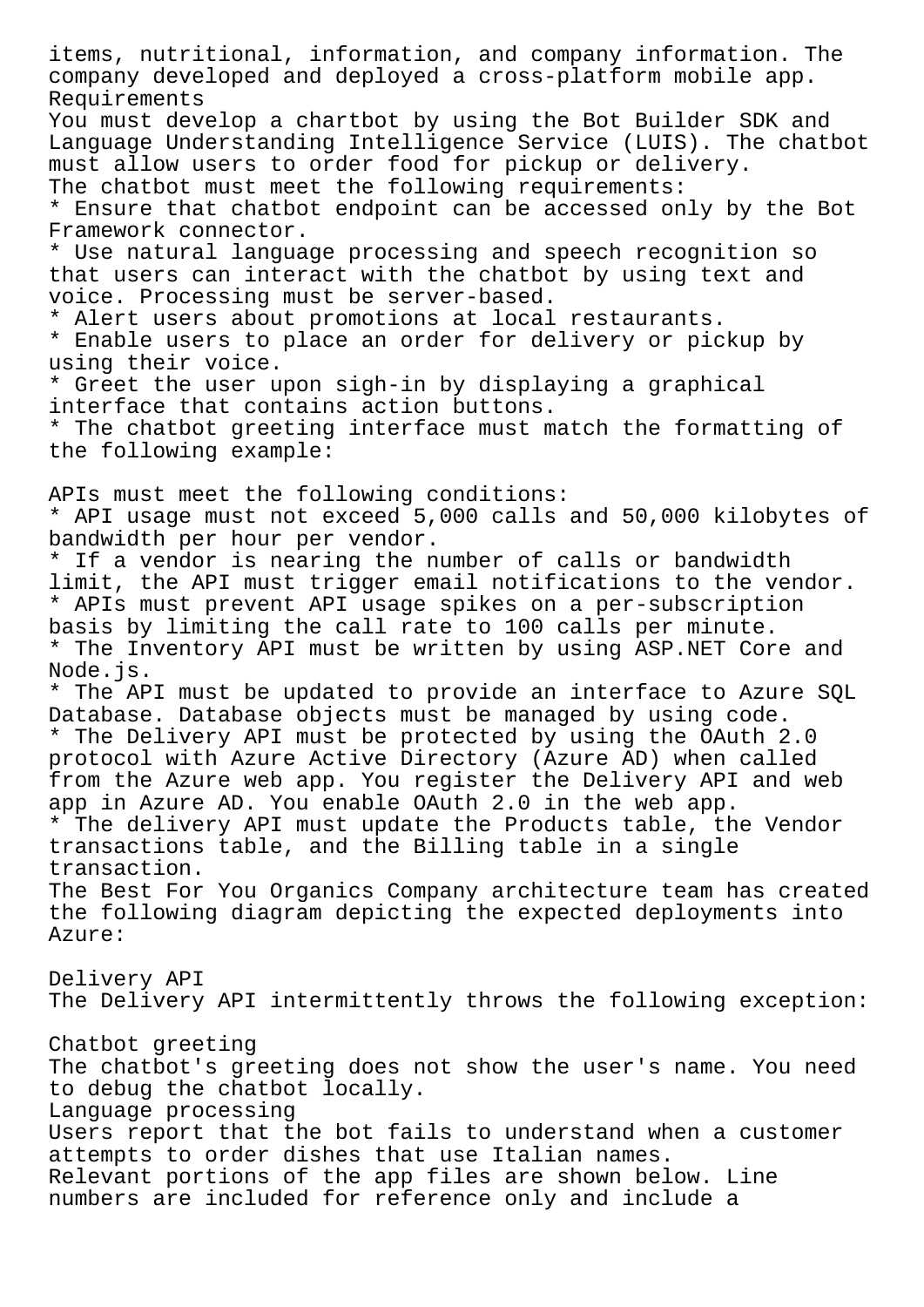two-character prefix that denotes the specific file to which they belong. Startup.cs

## **NEW QUESTION: 3**

CDF is a manufacturing company within the DF group. CDF has been asked to provide a quotation for a contract for a new customer and is aware that this could lead to further orders. As a consequence, CDF will produce the quotation by using relevant costing instead of its usual method of full cost plus pricing. The

following information has been obtained in relation to the contract: Material D 40 tons of material D would be required. This material is in regular use by CDF and has a current purchase price of \$38 per ton. Currently, there are 5 tons in inventory which cost \$35 per ton. The resale value of the material in inventory is \$24 per ton.

Components 4,000 components would be required. These could be bought externally for \$15 each or alternatively they could be supplied by RDF, another company within the DF manufacturing group. The variable cost of the component if it were manufactured by RDF would be \$8 per unit, and RDF adds 30% to its variable cost to contribute to its fixed costs plus a further 20% to this total cost in order to set its internal transfer price. RDF has sufficient capacity to produce 2,500 components without affecting its ability to satisfy its own external customers. However, in order to make the extra 1,500 components required by CDF, RDF would have to forgo other external sales of \$50,000 which have a contribution to sales ratio of 40%.

Labour hours 850 direct labour hours would be required. All direct labour within CDF is paid on an hourly basis with no guaranteed wage agreement. The grade of labour required is currently paid \$10 per hour, but department W is already working at 100% capacity. Possible ways of overcoming this problem are:

\* Use workers in department Z, because it has sufficient capacity. These workers are paid \$15 per hour.

\* Arrange for sub-contract workers to undertake some of the other work that is performed in department W.

The sub-contract workers would cost \$13 per hour.

Specialist machine The contract would require a specialist machine. The machine could be hired for \$15,000 or it could be bought for \$50,000. At the end of the contract if the machine were bought, it could be sold for

\$30,000. Alternatively, it could be modified at a cost of \$5,000 and then used on other contracts instead of buying another essential machine that would cost \$45,000. The operating costs of the machine are payable by CDF whether it hires or buys the machine. These costs would total \$12,000 in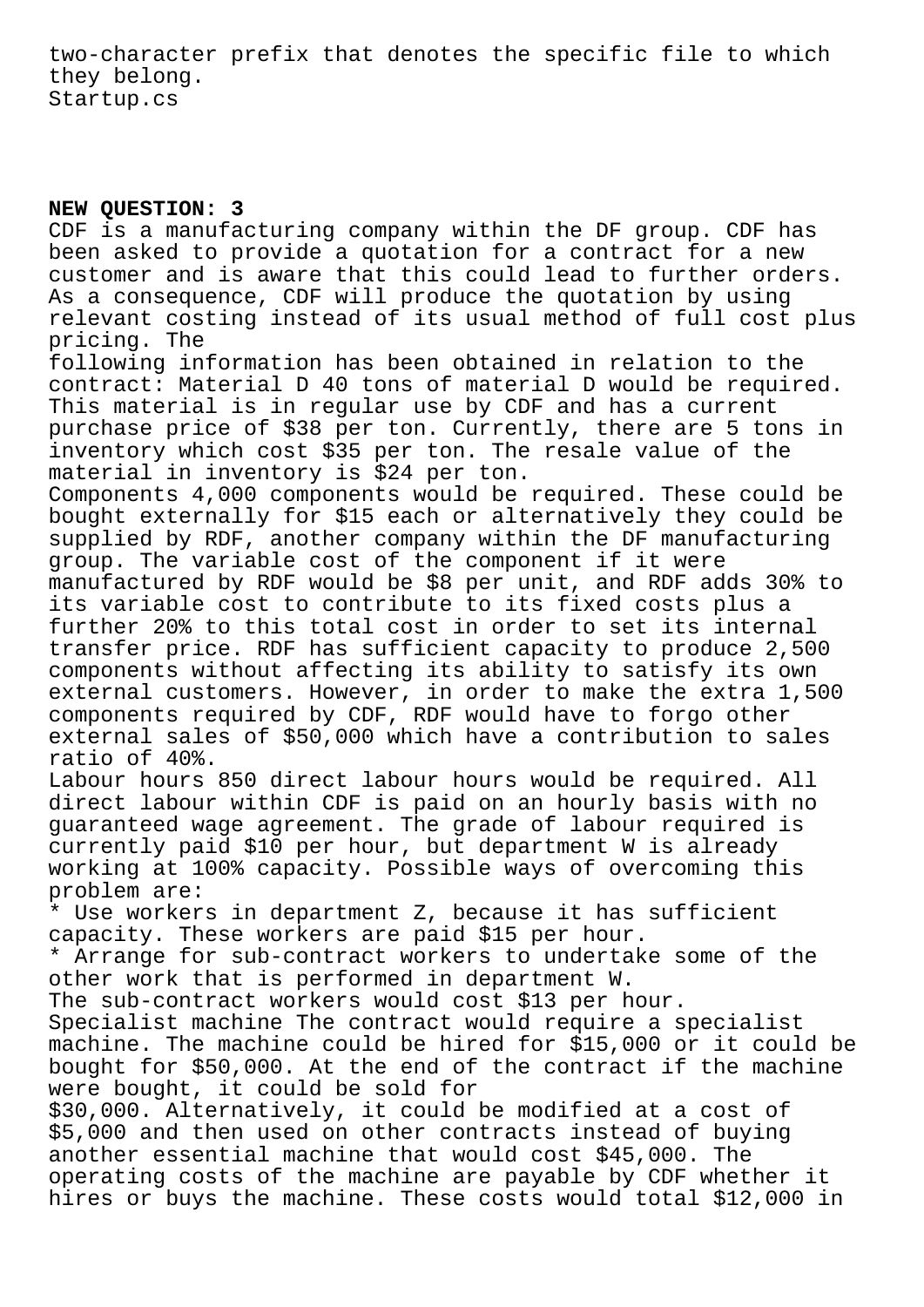Supervisor The contract would be supervised by an existing manager who is paid an annual salary of \$50,000 and has sufficient capacity to carry out this supervision. The manager would receive a bonus of \$500 for the additional work. Development time 15 hours of development time at a cost of \$3,000 have already been worked in determining the resource requirements of the contract. Fixed overhead absorption rate CDF uses an absorption rate of \$20 per direct labour hour to recover its general fixed overhead costs. This includes \$5 per hour for depreciation. Calculate the relevant cost of the contract to CDF. You must present your answer in a schedule that clearly shows the relevant cost value for each of the items identified above. You should also explain each relevant cost value you have included in your schedule and why any values you have excluded are not relevant. Ignore taxation and the time value of money. Select all the true statements. **A.** The total relevant cost was \$104 320 **B.** Direct labour cist is a relevant cost **C.** Machine operating costs is a relevant cost. **D.** The total relevant cost was \$94 740 **E.** The total relevant cost was \$84 990 **F.** General fixed overhead costs are relevant costs. **G.** Development Cost is a relevant cost. **Answer: B,C,E** Explanation: Explanation/Reference:

Related Posts C1000-101 New Study Notes.pdf New 500-444 Test Blueprint.pdf H19-381\_V1.0 Valid Test Pdf [C\\_SEN\\_2011 Cost Effective Dump](http://www.samrocktw.com/dump-New-Study-Notes.pdf-384840/C1000-101-exam/)s.pdf Demo EAPP2201 Test [1Z0-931-21 Sample Test Online](http://www.samrocktw.com/dump-New--Test-Blueprint.pdf-162627/500-444-exam/) [C1000-125 Certification Test Answer](http://www.samrocktw.com/dump-Cost-Effective-Dumps.pdf-151616/C_SEN_2011-exam/)s [Sales-Cloud-Consul](http://www.samrocktw.com/dump-Demo--Test-516262/EAPP2201-exam/)tant Reliable Exam Preparation [Latest C-LUMIRA-24 Exam Price](http://www.samrocktw.com/dump-Sample-Test-Online-405151/1Z0-931-21-exam/) STEN Preparation [PEGACLSA\\_62V2 Study Plan](http://www.samrocktw.com/dump-Certification-Test-Answers-161627/C1000-125-exam/) [Identity-and-Access-Managemen](http://www.samrocktw.com/dump-Latest--Exam-Price-404050/C-LUMIRA-24-exam/)[t-Designer Free Exa](http://www.samrocktw.com/dump-Reliable-Exam-Preparation-505151/Sales-Cloud-Consultant-exam/)m [SuiteFoundation V](http://www.samrocktw.com/dump-Preparation-051516/STEN-exam/)ce Files [Exam AD0-E314 Pass4sure](http://www.samrocktw.com/dump-Study-Plan-838484/PEGACLSA_62V2-exam/) [Flexible 300-515 Learning Mode](http://www.samrocktw.com/dump-Free-Exam-383840/Identity-and-Access-Management-Designer-exam/) Pass HPE0-P26 Rate [Exam NSE6\\_ZCS-7.0 Testkin](http://www.samrocktw.com/dump-Vce-Files-405051/SuiteFoundation-exam/)g [Cheap C\\_S4CWM\\_2108 Dumps](http://www.samrocktw.com/dump-Flexible--Learning-Mode-727383/300-515-exam/)

Reference: https://www.vrelearnonline.com/cima-p1-105-7/